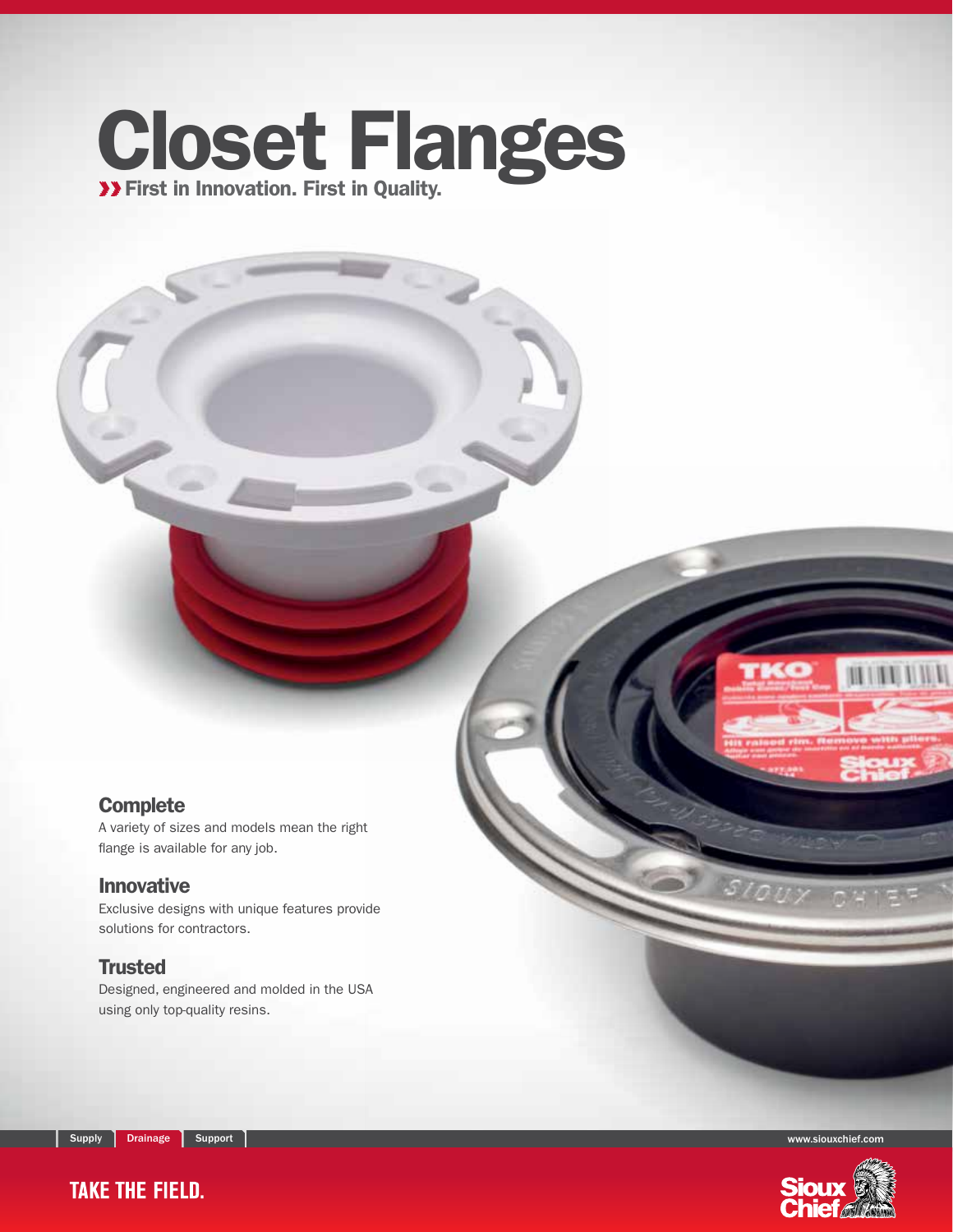

ff We have installed over 60,000 TKOs over the last three years. They have eliminated the callbacks on knockouts in the sewer lines. We would highly recommend this product to anyone in the plumbing trade.

J.A. Croson Company **Contractor** 

Note: Image not representative of full line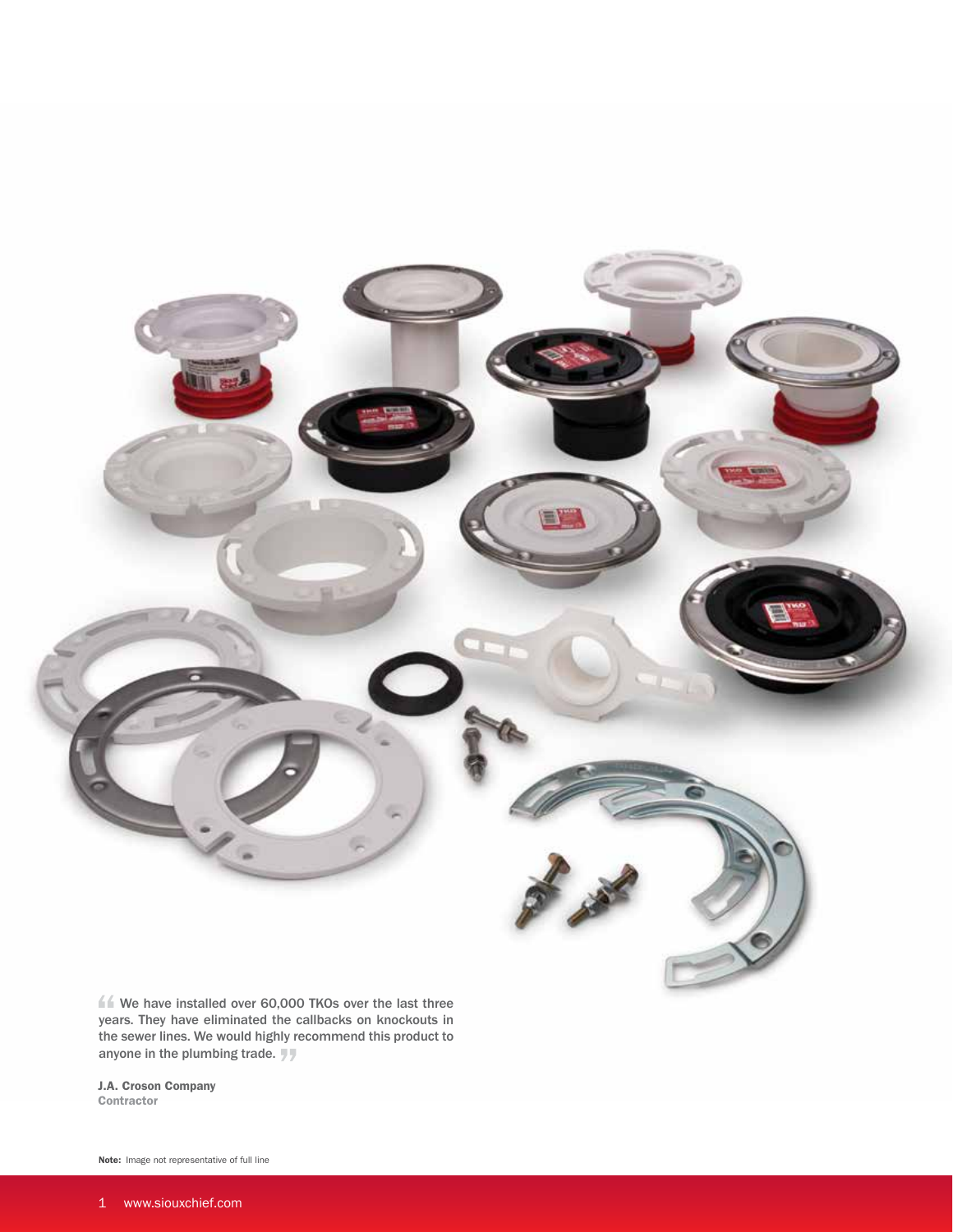### Closet Flanges **>> First in Innovation. First in Quality.**

Knockout Flanges Open Flanges Offset Flanges Push-In Flanges Specialty Flanges Spacer & Repair Rings

Sioux Chief's closet flanges do what flanges are designed to do — anchor the toilet to the floor and make a secure connection to the drain. And they do so with the quality and attention to detail contractors have come to expect from an American manufacturer. To Sioux Chief, closet flanges represent an opportunity to make another group of rough plumbing products better. Better for distributors, better for installing contractors.

Sioux Chief has been designing and molding closet flanges for 25 years. From the beginning, we have engineered quality into this product. We have never stopped trying to make a better product. Over the years, our refinements have included a knockout that won't break apart, swivel rings made from stainless steel, full flow offset flanges, and more.

At Sioux Chief, in addition to developing new products, we continue to improve our production quality. We inspect every closet flange and test every TKO™ for leaks before packaging. Our expert technicians run, maintain and service our molds daily. This level of attention not only prevents production delays, it also allows us to make improvements in design as quickly as we identify the opportunity to do so. For closet flanges, as with all our products, we aspire to make the best ones on the market — to provide the most value for our distribution partners and installing contractors.

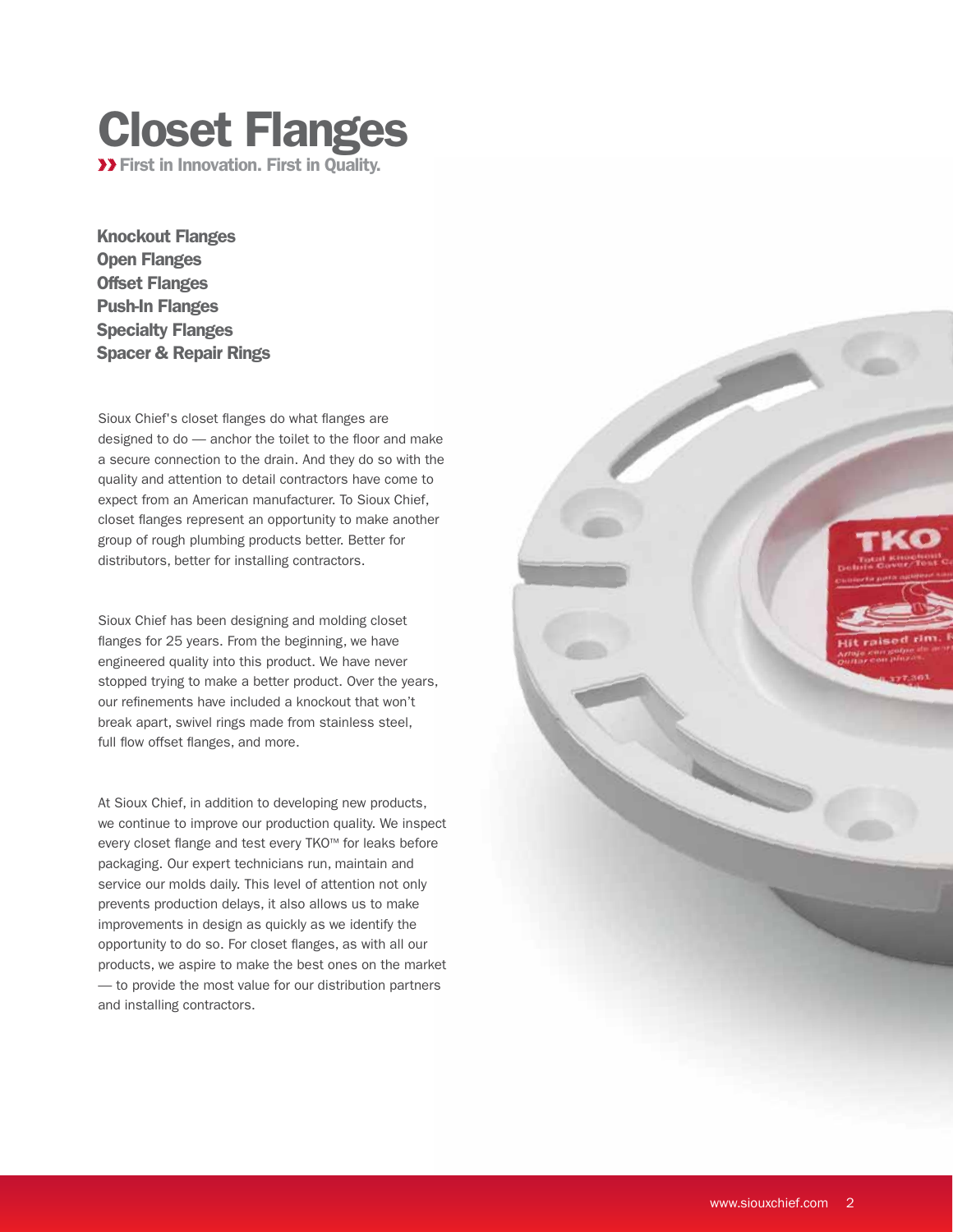## Complete. Innovative. Trusted.

#### Knockout Flanges

There are knockouts, and then there is the *total knockout.* At Sioux Chief we call it the TKO. The TKO uses an integrally molded test cap that prevents debris from entering the drain line during rough-in and allows for testing of the DWV system. We introduced the TKO design more than 15 years ago and have been improving it ever since. Our contractors have made it the knockout closet flange of choice. They appreciate not only its quality but also the completeness of the line — six different connection types, in ABS or PVC, one-piece or with a corrosion-resistant, 430 stainless steel swivel ring.

#### Open Flanges

At Sioux Chief we design our open flanges with the same care and precision as we do the TKO. Contractors have found the open flange to be a cost effective alternative in those instances where a test cap is not needed. These include installations after the system is tested or where no testing is performed. We complement our complete line of open flanges with five different connection types, in ABS or PVC, one-piece or with a corrosion-resistant, 430 stainless steel swivel ring.

#### Offset Flanges

Sioux Chief has designed two quality offset flanges — the Full Flush™ and the Drop-Kick™ — to deal with the real world problems contractors face, like a misaligned pipe or inconvenient floor joists. What makes these flanges unique is their full flow capacity. A 3" ball will pass through either unobstructed. This feature has enabled these flanges to pass code — a first. The Full Flush has a 3" Schedule 40 Hub connection, which will fit into 4" pipe. The Drop-Kick's 3" spigot outlet easily connects to any fitting hub. Both are available in ABS or PVC and both are standard with a corrosion-resistant, 430 stainless steel swivel ring.





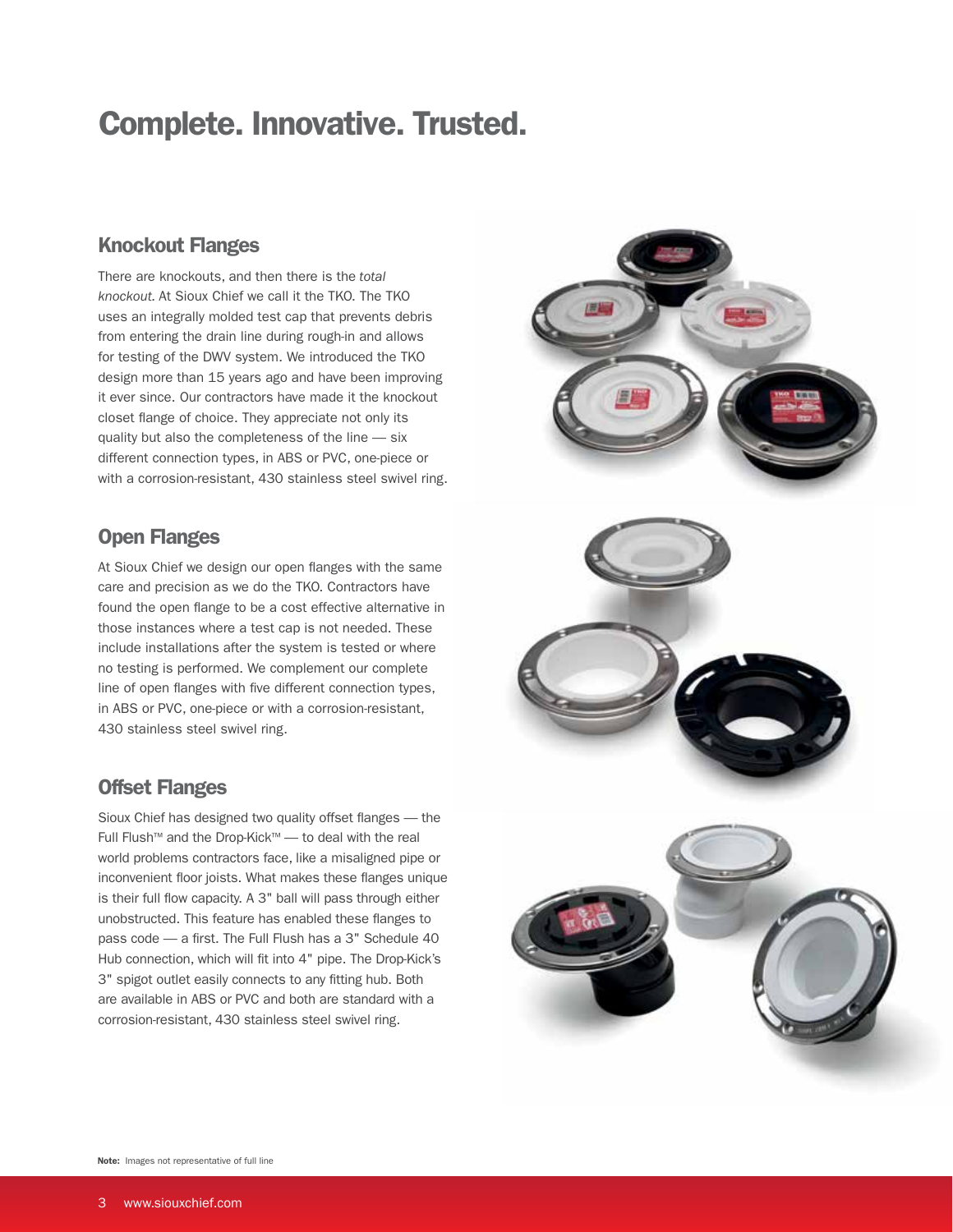#### Push-In Flanges

While most closet flanges have a solvent weld joint, Sioux Chief's Push Tite™ uses a tough, engineered elastomer gasket to seal against the inside wall of a drain pipe. The clean, simple installation makes it perfect for repair or remodeling jobs. The installer need only push it in and fasten it to the floor. The Push Tite works well with various piping materials – ABS, PVC, cast iron, and even some copper and lead pipes. It has the largest outlet diameter of any comparable flange on the market and also has smooth inner walls with no obstructions or ledges to cause clogs. The extended outlet length of the Push Tite helps it to seal against the inner wall of the drain pipe, even when additional flooring is added or the pipe is cut below the floor. Sioux Chief has developed Push Tites for both 3" and 4" drain pipe.

#### Specialty Flanges

Sioux Chief offers a wide range of closet flanges for specialty installations. In commercial settings, many installers use our cast iron flange with a compressiontype joint to connect to cast iron drain systems. The compression gasket provides an integral test cap and debris cover. For repair/remodel projects in older homes with "lead bends" where replacement of the flange and piping is not possible, installers often prefer to use a brass closet flange ring. Many of our contractors use urinal flanges when connecting wall-mounted urinals in commercial bathrooms. These fittings connect the urinal to the 2" drain pipe and include a sponge-rubber gasket and fastening hardware. The inside-fit connection is exclusive to Sioux Chief and can be installed after the wall has been finished around the pipe.

#### Spacer & Repair Rings

Installers use Sioux Chief's spacer and repair rings to repair or adapt closet flanges for specific applications, such as when new or thicker flooring is added. The Quick Spacer<sup>™</sup> installs under the flange, while the Raise-A-Ring<sup>™</sup> is typically set on top of the flange, and can be stacked if necessary. For repairs to cracked or broken flanges, installers can fit Sioux Chief's stainless steel Ringer™ over the damaged flange and fasten it to the floor. Also available is a two-piece repair ring, designed to replace rusted or broken metal swivel rings without replacing the plastic portion of the flange.





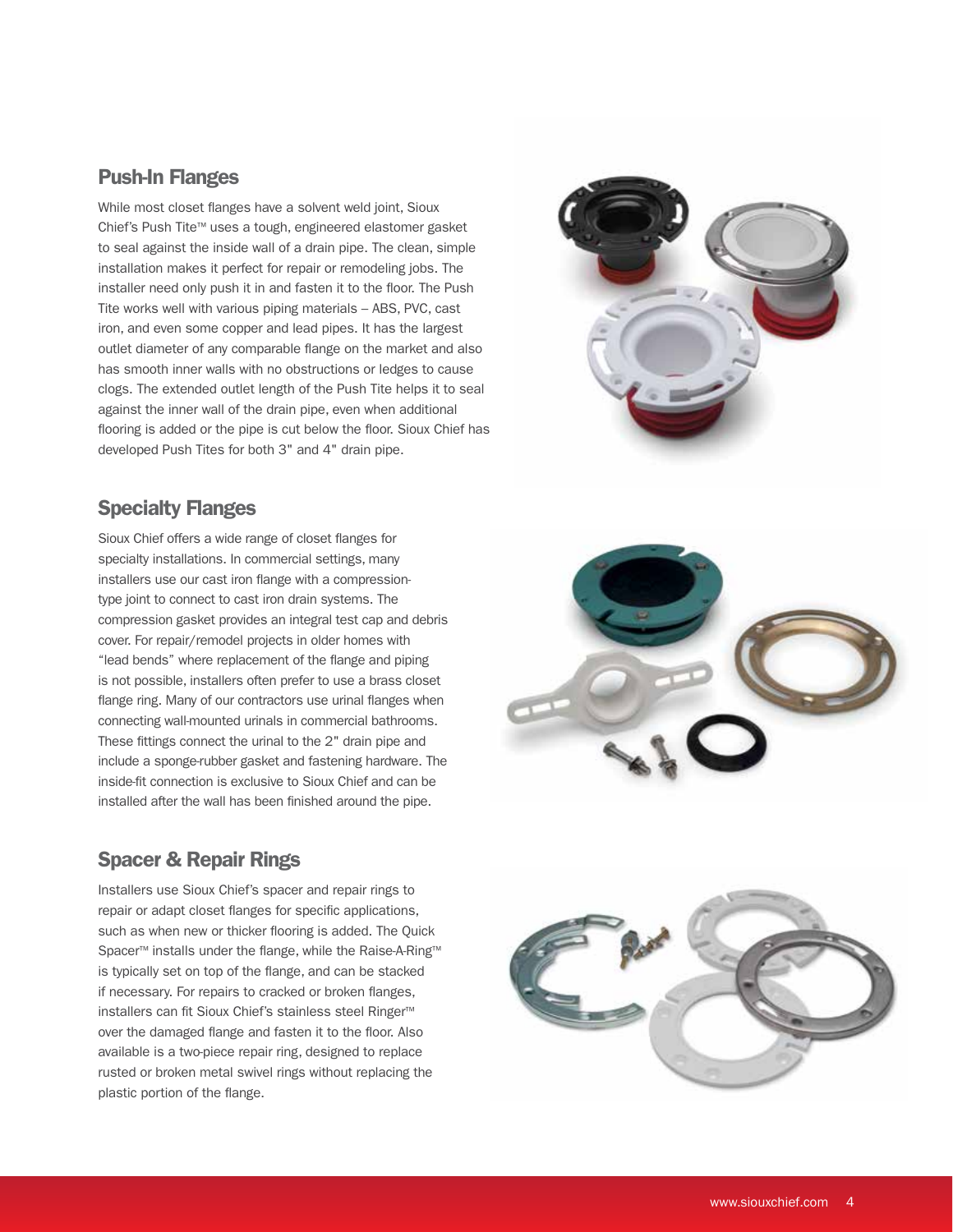





883-PT 887-AM 887-AM 887-AM 889-POM

| <b>XX Buying Information</b> |                   |                    |                                                                                       |                |              |                     |                             |
|------------------------------|-------------------|--------------------|---------------------------------------------------------------------------------------|----------------|--------------|---------------------|-----------------------------|
| <b>PVC ITEM #</b>            | <b>ABS ITEM #</b> | <b>CONNECTION</b>  | <b>DESCRIPTION</b>                                                                    | PKG.           | MIN.<br>QTY. | <b>CASE</b><br>QTY. | <b>UPC</b><br><b>LISTED</b> |
| KNOCKOUT FLANGES             |                   |                    |                                                                                       |                |              |                     |                             |
| 883-PT                       | 883-AT            | 3" Hub / Inside 4" | One-Piece, TKO Closet Flange                                                          | $B*$           | 25           | 25                  | <b>YES</b>                  |
| 883-PTPK                     | 883-ATPK          | 3" Hub / Inside 4" | One-Piece, TKO Closet Flange                                                          | $C^*$          | 8            | 8                   | <b>YES</b>                  |
| 886-PTS                      | 886-ATS           | 3" Spigot          | One-Piece, TKO Closet Flange                                                          | $B*$           | 25           | 25                  | <b>YES</b>                  |
| 886-PT30                     | N/A               | 3" Sch. 30 Hub     | One-Piece, TKO Closet Flange                                                          | $B*$           | 25           | 25                  | N <sub>0</sub>              |
| 886-4PT                      | 886-4AT           | 4" Hub             | One-Piece, TKO Closet Flange                                                          | B*             | 25           | 25                  | <b>YES</b>                  |
| 886-4PTS                     | 886-4ATS          | 4" Spigot          | One-Piece, TKO Closet Flange                                                          | $B*$           | 25           | 25                  | <b>YES</b>                  |
| 884-PTM                      | 884-ATM           | 3" Hub / Inside 4" | SS Swivel-Ring, TKO Closet Flange, 2-1/2" Long Hub                                    | $B*$           | 24           | 24                  | <b>YES</b>                  |
| 884-PTMPK                    | 884-ATMPK         | 3" Hub / Inside 4" | SS Swivel-Ring, TKO Closet Flange                                                     | $C^*$          | 8            | 8                   | <b>YES</b>                  |
| 886-PTMS                     | 886-ATMS          | 3" Spigot          | SS Swivel-Ring, TKO Closet Flange                                                     | $B*$           | 25           | 25                  | <b>YES</b>                  |
| 886-PTMSPK                   | 886-ATMSPK        | 3" Spigot          | SS Swivel-Ring, TKO Closet Flange                                                     | $C^*$          | 8            | 8                   | <b>YES</b>                  |
| 888-PTM                      | 888-ATM           | Inside 3"          | SS Swivel-Ring, TKO Closet Flange                                                     | $B*$           | 25           | 25                  | N <sub>O</sub>              |
| 888-PTMPK                    | 888-ATMPK         | Inside 3"          | SS Swivel-ring, TKO Closet Flange                                                     | $\mathsf{C}^*$ | 8            | 8                   | N <sub>O</sub>              |
| 886-PTM30                    | N/A               | 3" Sch. 30 Hub     | SS Swivel-Ring, TKO Closet Flange                                                     | $B*$           | 25           | 25                  | N <sub>O</sub>              |
| 886-4PTM                     | 886-4ATM          | 4" Hub             | SS Swivel-Ring, TKO Closet Flange                                                     | $B*$           | 25           | 25                  | <b>YES</b>                  |
| 886-4PTMPK                   | 886-4ATMPK        | 4" Hub             | SS Swivel-Ring, TKO Closet Flange                                                     | $C^*$          | 8            | 8                   | <b>YES</b>                  |
| 886-4PTMS                    | 886-4ATMS         | 4" Spigot          | SS Swivel-Ring, TKO Closet Flange                                                     | $B*$           | 25           | 25                  | <b>YES</b>                  |
| 886-4PTMSPK                  | 886-4ATMSPK       | 4" Spigot          | SS Swivel-Ring, TKO Closet Flange                                                     | $C^*$          | 8            | 8                   | <b>YES</b>                  |
| <b>OPEN FLANGES</b>          |                   |                    |                                                                                       |                |              |                     |                             |
| 888-P                        | 888-A             | Inside 3"          | One-Piece Closet Flange                                                               | $B*$           | 20           | 20                  | N <sub>O</sub>              |
| 888-PPK                      | 888-APK           | Inside 3"          | One-Piece Closet Flange                                                               | $C^*$          | 10           | 10                  | N <sub>O</sub>              |
| 886-P                        | 886-A             | 3" Hub / Inside 4" | One-Piece Closet Flange                                                               | $B*$           | 20           | 20                  | <b>YES</b>                  |
| 886-PPK                      | 886-APK           | 3" Hub / Inside 4" | One-Piece Closet Flange                                                               | $C^*$          | 10           | 10                  | <b>YES</b>                  |
| 886-4P                       | 886-4A            | 4" Hub             | One-Piece Closet Flange                                                               | $B*$           | 25           | 25                  | <b>YES</b>                  |
| 886-4PPK                     | 886-4APK          | 4" Hub             | One-Piece Closet Flange                                                               | $\mathsf{C}^*$ | 6            | 6                   | <b>YES</b>                  |
| 886-4PS                      | N/A               | 4" Spigot          | One-Piece Closet Flange                                                               | $B*$           | 25           | 25                  | <b>YES</b>                  |
| 888-PM                       | 888-AM            | Inside 3"          | SS Swivel-Ring Closet Flange, 4" Long Outlet                                          | $B*$           | 12           | 12                  | N <sub>O</sub>              |
| 887-PM                       | 887-AM            | 3" Hub / Inside 4" | SS Swivel-Ring Closet Flange                                                          | $B*$           | 25           | 25                  | <b>YES</b>                  |
| 886-4PM                      | 886-4AM           | 4" Hub             | SS Swivel-Ring Closet Flange                                                          | $B*$           | 25           | 25                  | <b>YES</b>                  |
| 886-4PMSPK                   | 886-4AMSPK        | 4" Spigot          | SS Swivel-Ring Closet Flange                                                          | $C^*$          | 6            | 6                   | <b>YES</b>                  |
| <b>OFFSET FLANGES</b>        |                   |                    |                                                                                       |                |              |                     |                             |
| 889-POM                      | 889-AOM           | 3" Hub / Inside 4" | SS Swivel-Ring, Full Flush 1-1/2" Offset Closet Flange                                | $B*$           | 20           | 20                  | <b>YES</b>                  |
| 889-POMPK                    | 889-AOMPK         | 3" Hub / Inside 4" | SS Swivel-Ring, Full Flush 1-1/2" Offset Closet Flange                                | $\mathsf{C}^*$ | 6            | 6                   | <b>YES</b>                  |
| 889-POTM                     | 889-A0TM          | 3" Hub / Inside 4" | SS Swivel-Ring, Full Flush 1-1/2" Offset Closet Flange W/ TKO Knockout                | $B*$           | 20           | 20                  | <b>YES</b>                  |
| 889-GPOM                     | 889-GAOM          | Inside 4"          | SS Swivel-Ring, Full Flush 1-1/2" Offset Closet Flange W/ Push Tite Gasket Connection | $C^*$          | 4            | 4                   | N <sub>0</sub>              |
| 889-45PM                     | 889-45AM          | 3" Spigot          | SS Swivel-Ring, Drop-Kick 45° Offset Closet Flange                                    | $B*$           | 20           | 20                  | <b>YES</b>                  |
| 889-45PMPK                   | 889-45AMPK        | 3" Spigot          | SS Swivel-Ring, Drop-Kick 45° Offset Closet Flange                                    | $C^*$          | 10           | 10                  | <b>YES</b>                  |
| 889-45PMPK2                  | 889-45AMPK2       | 3" Spigot          | SS Swivel-Ring, Drop-Kick 45° Offset Closet Flange                                    | $C^*$          | 6            | 6                   | <b>YES</b>                  |



Indicated in above column

PACKAGING:

B= Bulk C= Cut Case

\* Individually Bar-Coded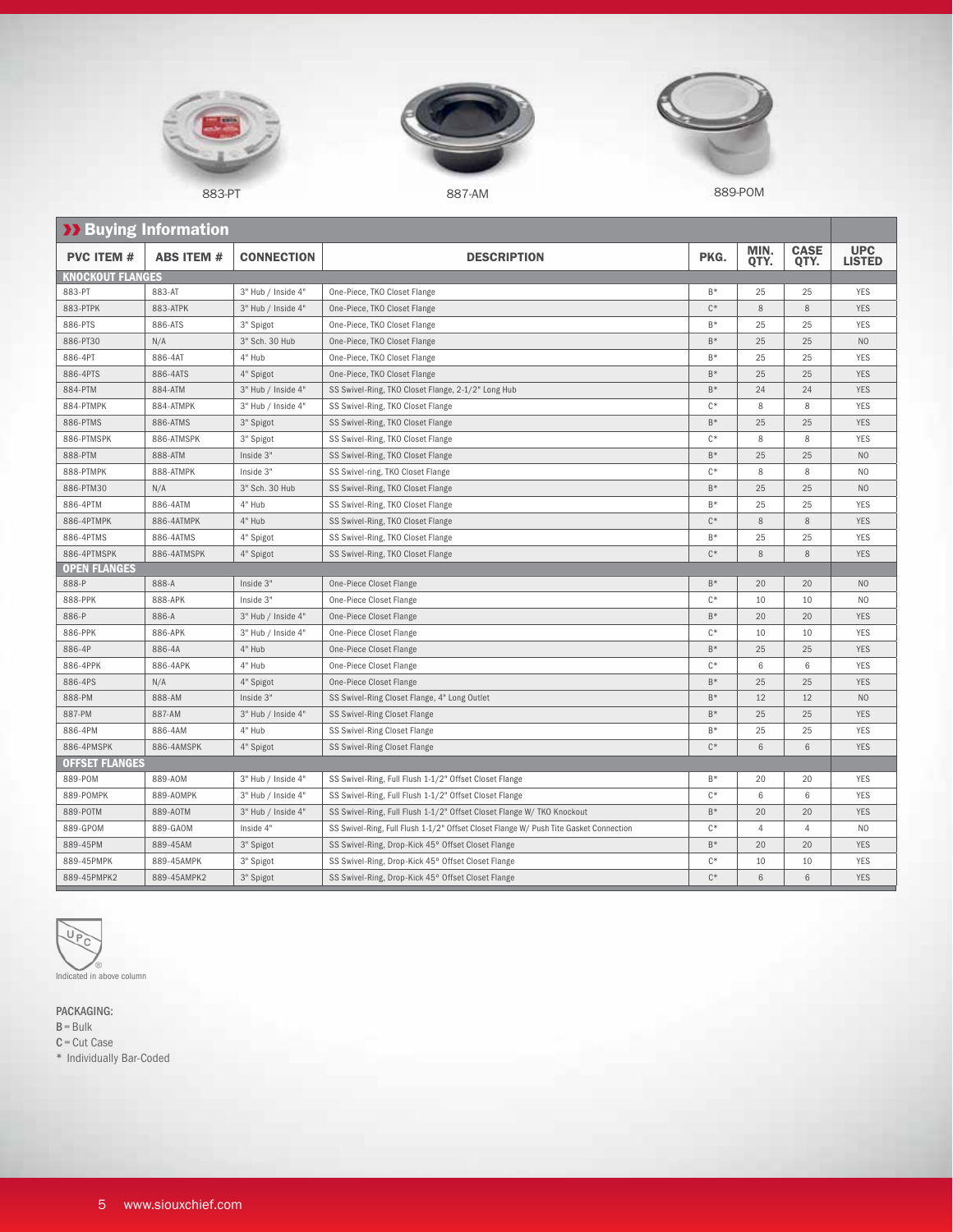





886-GP 886-R / 886-R / 886-R / 886-R / 886-R / 886-R / 886-R / 886-R / 886-R / 886-R / 886-R / 886-R / 886-R /

UPC LISTED

| <b>&gt;&gt; Buying Information</b> |                          |                   |                                                       |       |              |                     |                          |
|------------------------------------|--------------------------|-------------------|-------------------------------------------------------|-------|--------------|---------------------|--------------------------|
| <b>PVC ITEM #</b>                  | <b>ABS ITEM #</b>        | <b>CONNECTION</b> | <b>DESCRIPTION</b>                                    | PKG.  | MIN.<br>QTY. | <b>CASE</b><br>QTY. | <b>UP</b><br><b>LIST</b> |
|                                    | <b>PUSH-IN FLANGES</b>   |                   |                                                       |       |              |                     |                          |
| 888-GPM                            | 888-GAM                  | Inside 3"         | SS Swivel-Ring, Push Tite W/ Extended Outlet          | $C^*$ | 6            | 6                   | <b>NC</b>                |
| 887-GPM                            | 887-GAM                  | Inside 4"         | SS Swivel-Ring, Push Tite Closet Flange               | $C^*$ | 6            | 6                   | <b>NC</b>                |
| 886-GP                             | 886-GA                   | Inside 4"         | One-Piece, Push Tite W/ Extended Outlet               | $C^*$ | 5            | 5                   | <b>NC</b>                |
| 887-GPTMK                          | N/A                      | Inside 4"         | Push Tite Kit: 886-GP, Wax Ring, Closet Bolts & Shims | $C^*$ | 6            | 6                   | <b>NC</b>                |
|                                    | <b>SPECIALTY FLANGES</b> |                   |                                                       |       |              |                     |                          |
| 890-i42                            | N/A                      | Over 4" Compress. | Cast Iron Flange W/ Elastomer Gasket / Test Cap       | $B*$  | 5            | 5                   | YES                      |
| 890-4BPK                           | N/A                      | Over 4" lead      | Cast Brass Flange Ring                                | $C^*$ | 10           | 10                  | <b>NC</b>                |
| 890-4BDPK                          | N/A                      | Over 4" lead      | Cast Brass Deep-Seal Flange Ring                      | $C^*$ | 10           | 10                  | <b>NC</b>                |
| 868-5P                             | 868-5A                   | $2"$ Hub          | Urinal Flange Kit W/ Gasket & Hardware                | $B*$  | 10           | 10 <sup>1</sup>     | <b>NC</b>                |
| 868-7P                             | 868-7A                   | Inside 2"         | Urinal Flange Kit W/ Gasket & Hardware                | $B*$  | 10           | 10 <sup>1</sup>     | <b>NC</b>                |
| 868-9P                             | 868-9A                   | 2" Spigot         | Urinal Flange Kit W/ Gasket & Hardware                | $B*$  | 10           | 10                  | <b>NC</b>                |
| <b>SPACER &amp; REPAIR RINGS</b>   |                          |                   |                                                       |       |              |                     |                          |
| 886-MR                             | N/A                      | Repair            | Stainless Steel Ringer One-Piece Repair Ring          | $C^*$ | 20           | 20                  | <b>NC</b>                |

| 2 F 5 7 6 7 F F 6 1 M 2 5 2 |        |                   |                                                      |       |    |    |                |
|-----------------------------|--------|-------------------|------------------------------------------------------|-------|----|----|----------------|
| 890-i42                     | N/A    | Over 4" Compress. | Cast Iron Flange W/ Elastomer Gasket / Test Cap      | $B*$  | 5  | 5  | <b>YES</b>     |
| 890-4BPK                    | N/A    | Over 4" lead      | Cast Brass Flange Ring                               | $C^*$ | 10 | 10 | N <sub>O</sub> |
| 890-4BDPK                   | N/A    | Over 4" lead      | Cast Brass Deep-Seal Flange Ring                     | $C^*$ | 10 | 10 | N <sub>0</sub> |
| 868-5P                      | 868-5A | $2"$ Hub          | Urinal Flange Kit W/ Gasket & Hardware               | $B*$  | 10 | 10 | N <sub>O</sub> |
| 868-7P                      | 868-7A | Inside 2"         | Urinal Flange Kit W/ Gasket & Hardware               | $B*$  | 10 | 10 | N <sub>0</sub> |
| 868-9P                      | 868-9A | 2" Spigot         | Urinal Flange Kit W/ Gasket & Hardware               | $B*$  | 10 | 10 | N <sub>O</sub> |
| SPACER & REPAIR RINGS       |        |                   |                                                      |       |    |    |                |
| 886-MR                      | N/A    | Repair            | Stainless Steel Ringer One-Piece Repair Ring         | $C*$  | 20 | 20 | N <sub>0</sub> |
| 886-MRPK                    | N/A    | Repair            | Stainless Steel Ringer One-Piece Repair Ring         | $B*$  | 10 | 10 | N <sub>O</sub> |
| 886-MRM                     | N/A    | Repair            | Galvanized Two-Piece Repair Ring W/ Hardware         | $C^*$ | 8  | 8  | N <sub>0</sub> |
| 886-R                       | N/A    | Spacer            | 7/16" Thick Raise-A-Ring ABS Spacer / Extension Ring | $C^*$ | 20 | 20 | N <sub>O</sub> |
| 886-RO                      | N/A    | Spacer            | 1/4" Thick Raise-A-Ring ABS Spacer / Extension Ring  | $C^*$ | 20 | 20 | N <sub>O</sub> |
| 886-411                     | N/A    | Spacer            | Spacer/Extension Kit: 886-R, Closet Bolts & Shims    | $C^*$ | 20 | 20 | N <sub>O</sub> |
| 886-ER                      | N/A    | Spacer            | 3/4" Thick Quick Spacer Spacer Ring                  | $B*$  | 25 | 25 | N <sub>0</sub> |



PACKAGING:

 $B = Bulk$ C= Cut Case

\* Individually Bar-Coded